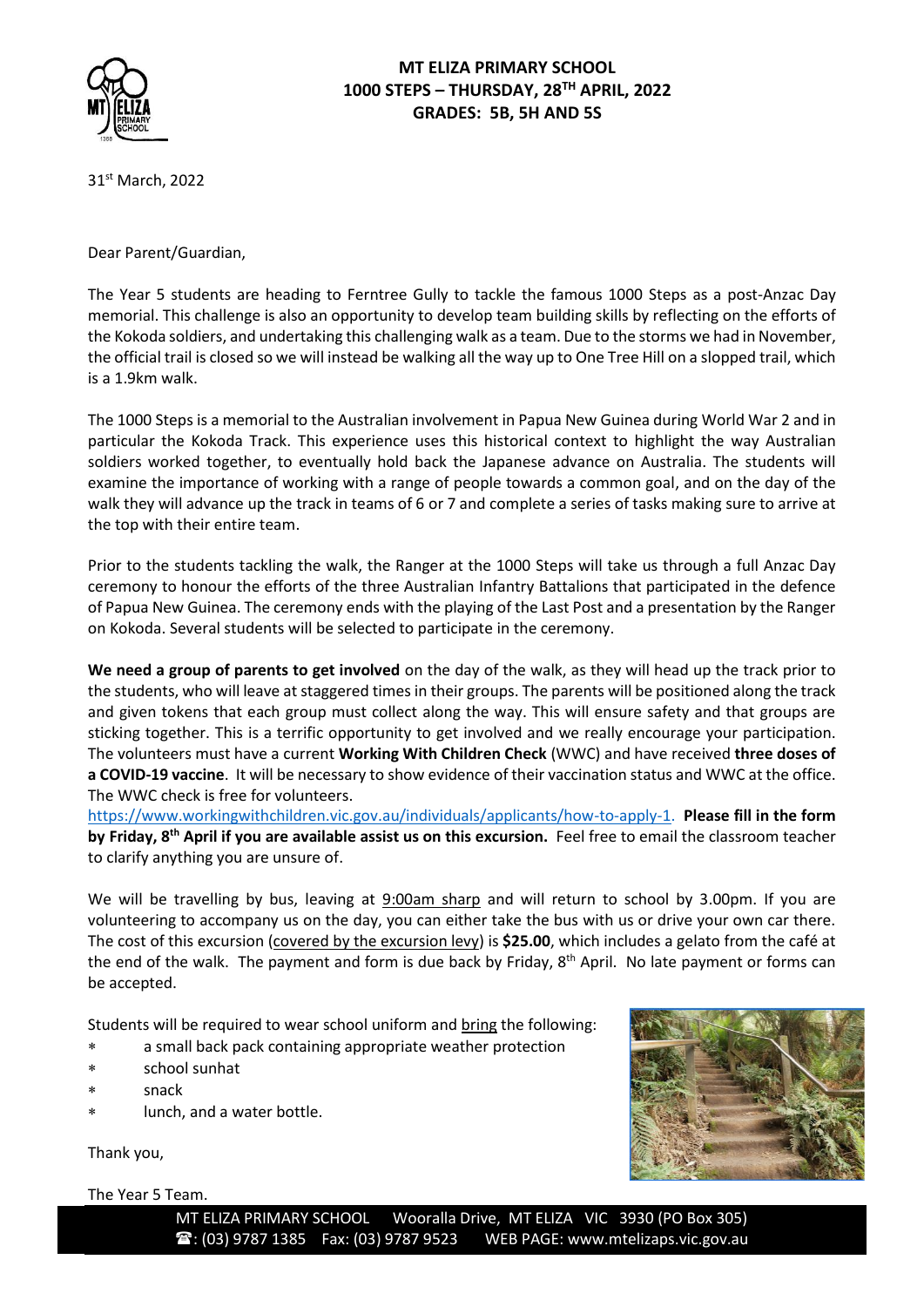#### **DEPARTMENT OF EDUCATION GUIDELINES**

### **Student Behaviour**

'I understand that in the event of my child's misbehaviour or behaviour that poses a danger to himself/herself or others during the excursion, he/she may be sent home. I further understand that in such circumstances I will be informed and that any costs associated with his/her return will be my responsibility.'

### **Student Illness**

'I understand that in the event excursion staff determine it is necessary for my child to be sent home early due to illness, any costs associated with his/her return will be my responsibility.'

### **Cancellations or alterations**

'I understand that the Principal may need to cancel or alter excursion arrangements at short notice, for safety reasons or due to circumstances beyond the control of the school, and while the Principal will try to minimise inconvenience or financial losses to parents, these may be unavoidable.'

### **Student accident insurance and ambulance cover**

The Department of Education does not provide student accident insurance or ambulance cover. Parents may wish to obtain student accident insurance from a commercial insurer and/or ambulance cover, depending on their health insurance arrangements and any other personal considerations.

### **Student Behaviour**

'I understand that in the event of my child's misbehaviour or behaviour that poses a danger to himself/herself or others during the excursion, he/she may be sent home. I further understand that in such circumstances I will be informed and that any costs associated with his/her return will be my responsibility.'

### **Student Illness**

'I understand that in the event excursion staff determine it is necessary for my child to be sent home early due to illness, any costs associated with his/her return will be my responsibility.'

#### **Cancellations or alterations**

'I understand that the Principal may need to cancel or alter excursion arrangements at short notice, for safety reasons or due to circumstances beyond the control of the school, and while the Principal will try to minimise inconvenience or financial losses to parents, these may be unavoidable.'

#### **Student accident insurance and ambulance cover**

The Department of Education does not provide student accident insurance or ambulance cover. Parents may wish to obtain student accident insurance from a commercial insurer and/or ambulance cover, depending on their health ins insurance arrangements and any other personal considerations.